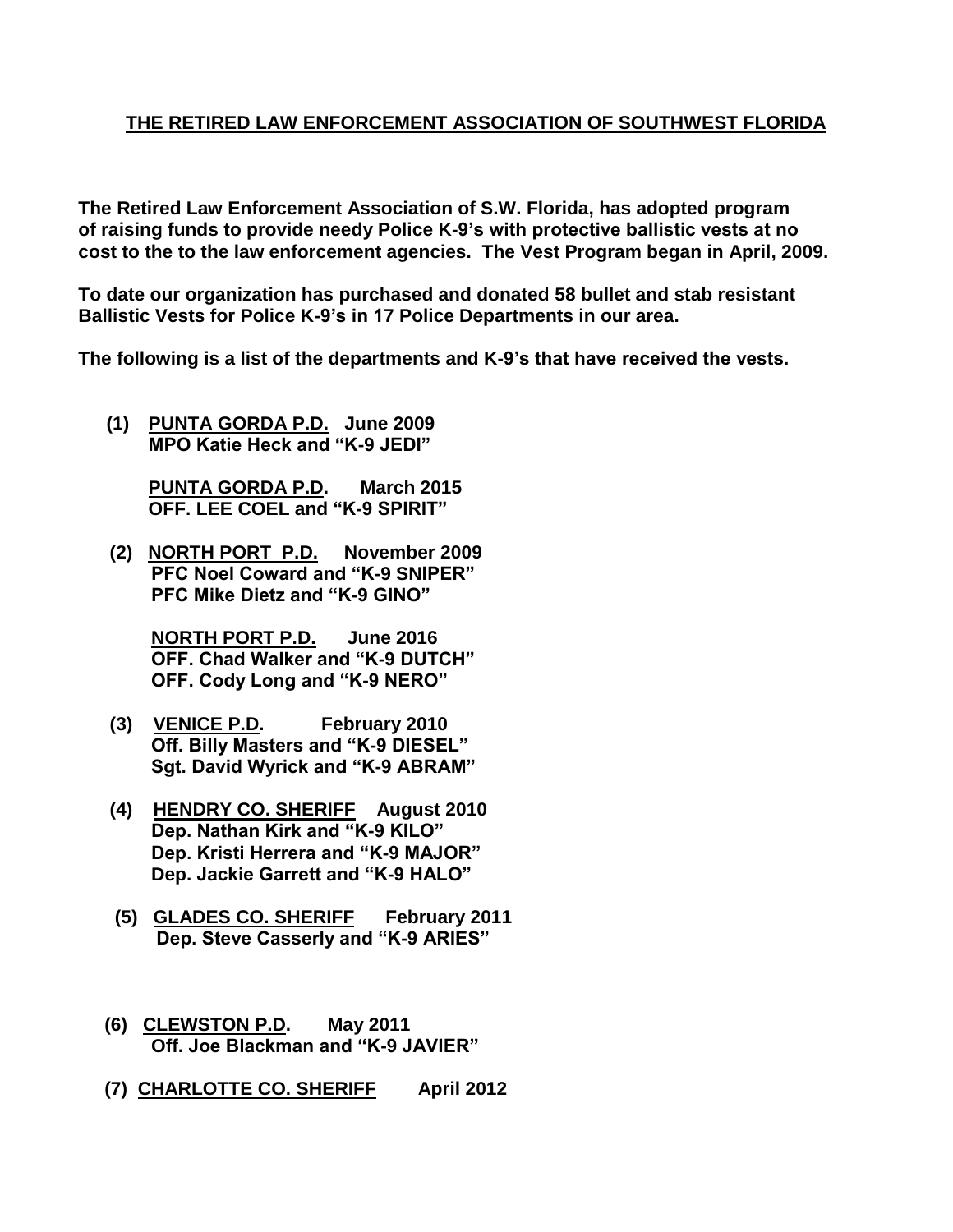**DFC Lee Pressley and "K-9 VADOR" DFC Sean Franko and "K-9 AZOR" DFC John Mills and "K-9 BOBO" SGT John Heck and "K-9 ATLAS" CPL Deryk Alexander and "K-9 AYKO" DFC Bill Maymon and "K-9 JAGER"**

 **CHARLOTTE CO. SHERIFF September 2013 SGT. Duane Tucker and "K-9 LOBO"**

 **CHARLOTTE CO. SHERIFF March 2016 DFC. Justin Gilmer and "K-9 LOKI"** 

- **(8) FLA. FISH & WILDLIFE April 2012 Off. Jeff Barauta and "K-9 MACK" Off. Felix Colazo and "K-9 JASMINE" Off. Jarred Cloud and "K-9 GUS"**
- **(9) FT. MYERS P.D. August 2012 Off. Jeremy Hawkins and "K-9 INDY" Off. Philip Youngblood and "K-9 THOR" Off. Ezra Padgham and "K-9 WOTAN" Off. George Sanford and "K-9 EURO"**
- **(10) SARASOTA CO. SHERIFF December 2012 Dep. Kevin Skau and "K-9 HIRO" Dep. Brian Biegel and "K-9 TIKKO" Sgt. Troy Sasse and "K-9 KOA"**
- **(11) COLLIER COUNTY SHERIFF April 2013 Cpl. Alan Catlin and "K-9 DISCO" Dep. Michael Chapman and "K-9 KEREL"**
- **(12) BRADENTON POLICE DEPT. May 2013 Off. Jeanine Gagliano-Pease and "K-9 BLITZ"**

 **BRADENTON POLICE DEPARTMENT August 2014 Off. Matthew Palmer and "K-9 RIGGS" Off. Jason Taulbee and "K-9 MAC"**

**(13) PALMETTO POLICE DEPARTMENT June 2014 Off. Chris Leister and "K-9 AREK" Off. Zack Cissell and "K-9 RUGER" Off. Adam Spatafora and "K-9 XENT"**